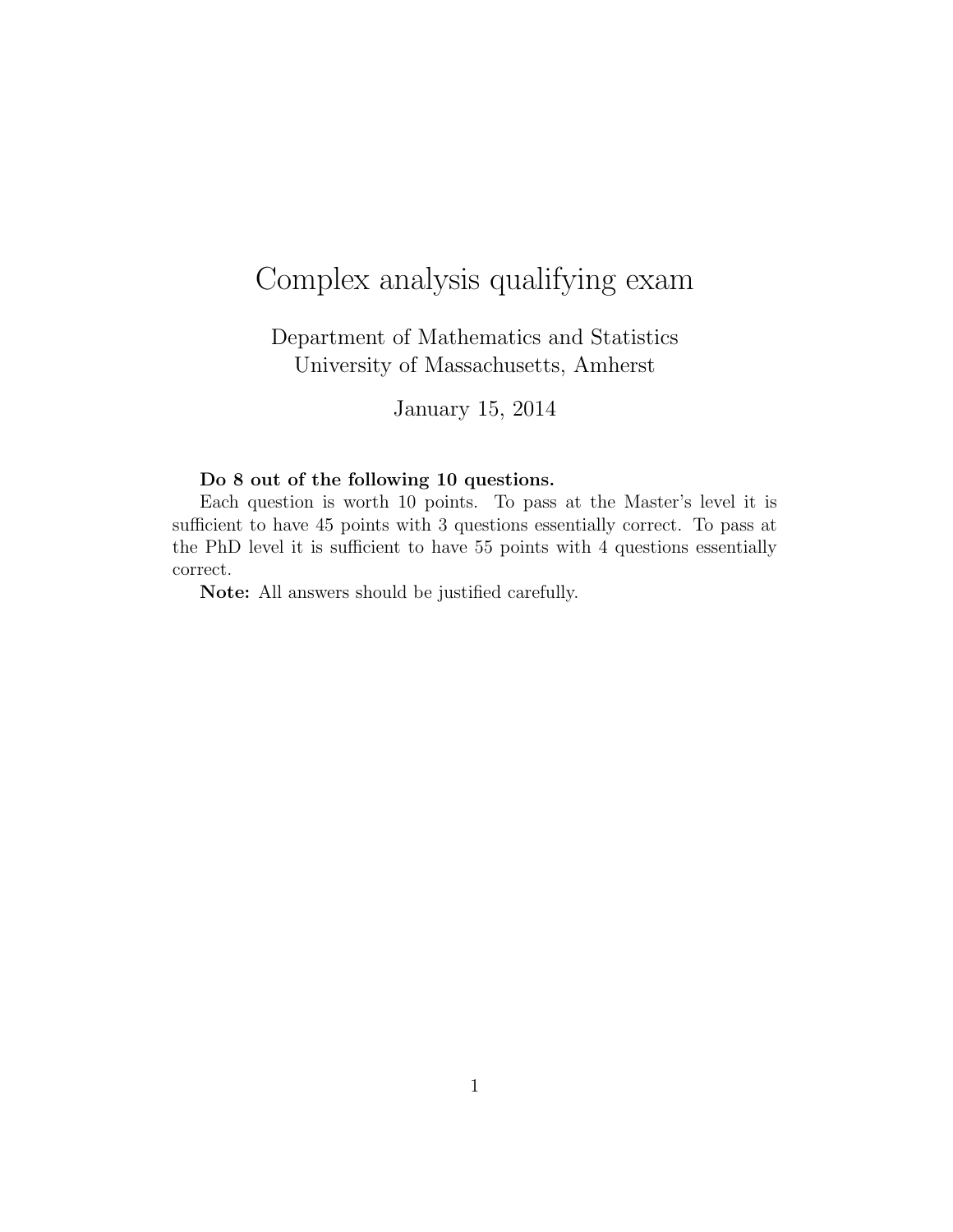(1) (10 points).

- (a) (2 points) Let  $\Omega \subset \mathbb{C}$  be an open set and  $a \in \Omega$  a point. Let  $f: \Omega \setminus \{a\} \to \mathbb{C}$  be a holomorphic function. Define the residue of  $f$  at  $a$ .
- (b) Find the poles and residues of the following functions.
	- (i) (4 points)

$$
f(z) = \frac{e^z}{z(z+2)^2}.
$$

(ii) (4 points)

$$
g(z) = \frac{1}{\sin(z)}.
$$

(2) (10 points) Consider the meromorphic function

$$
f(z) = \frac{1}{z^2 - 5z + 4}.
$$

Compute the Laurent series expansion

$$
f(z) = \sum_{n \in \mathbb{Z}} c_n z^n
$$

of f centered at  $z = 0$  which is valid in a neighbourhood of  $2 + i$ , and determine its domain of convergence.

(3) (10 points). Let m and n be positive integers. Let  $\gamma$  be the closed path in the complex plane given by the circle with center  $z = \frac{1}{2}$  $\frac{1}{2}$  and radius 1, traversed once counterclockwise. Compute the integral

$$
\int_{\gamma} \frac{1}{z^m (1-z)^n} dz.
$$

(4) (10 points) Compute the improper integral

$$
\int_0^\infty \frac{\cos x}{x^2 + 4} dx.
$$

(5) (10 points) Let  $a \in \mathbb{R}$ ,  $a > 1$ . Compute the integral

$$
\int_0^{2\pi} \frac{1}{a + \cos \theta} d\theta.
$$